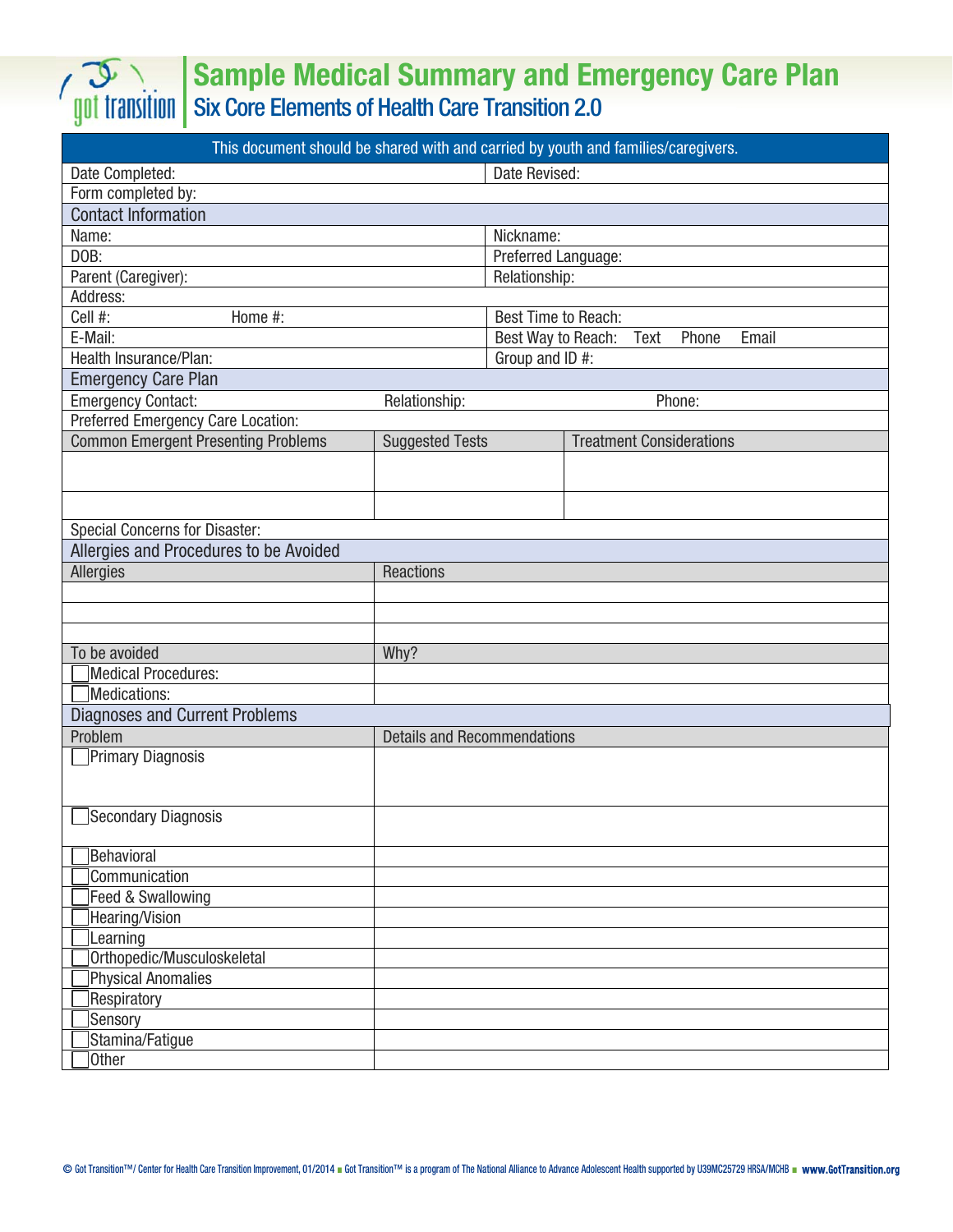

## Sample Medical Summary and Emergency Care Plan Six Core Elements of Health Care Transition 2.0

| <b>Medications</b>                                |             |                              |                           |                 |           |  |  |  |
|---------------------------------------------------|-------------|------------------------------|---------------------------|-----------------|-----------|--|--|--|
| <b>Medications</b>                                | <b>Dose</b> | Frequency                    | <b>Medications</b>        | <b>Dose</b>     | Frequency |  |  |  |
|                                                   |             |                              |                           |                 |           |  |  |  |
|                                                   |             |                              |                           |                 |           |  |  |  |
|                                                   |             |                              |                           |                 |           |  |  |  |
|                                                   |             |                              |                           |                 |           |  |  |  |
| <b>Health Care Providers</b>                      |             |                              |                           |                 |           |  |  |  |
| Provider                                          |             | <b>Primary and Specialty</b> | <b>Clinic or Hospital</b> | Phone           | Fax       |  |  |  |
|                                                   |             |                              |                           |                 |           |  |  |  |
|                                                   |             |                              |                           |                 |           |  |  |  |
|                                                   |             |                              |                           |                 |           |  |  |  |
|                                                   |             |                              |                           |                 |           |  |  |  |
| Prior Surgeries, Procedures, and Hospitalizations |             |                              |                           |                 |           |  |  |  |
| Date                                              |             |                              |                           |                 |           |  |  |  |
| Date                                              |             |                              |                           |                 |           |  |  |  |
| Date                                              |             |                              |                           |                 |           |  |  |  |
| Date                                              |             |                              |                           |                 |           |  |  |  |
| Date                                              |             |                              |                           |                 |           |  |  |  |
| <b>Baseline</b>                                   |             |                              |                           |                 |           |  |  |  |
| <b>Baseline Vital Signs:</b>                      | Ht          | Wt                           | <b>RR</b>                 | <b>HR</b>       | <b>BP</b> |  |  |  |
| <b>Baseline Neurological Status:</b>              |             |                              |                           |                 |           |  |  |  |
| Most Recent Labs and Radiology                    |             |                              |                           |                 |           |  |  |  |
| Test                                              |             | <b>Date</b>                  | Result                    |                 |           |  |  |  |
|                                                   |             |                              |                           |                 |           |  |  |  |
|                                                   |             |                              |                           |                 |           |  |  |  |
|                                                   |             |                              |                           |                 |           |  |  |  |
|                                                   |             |                              |                           |                 |           |  |  |  |
|                                                   |             |                              |                           |                 |           |  |  |  |
|                                                   |             |                              |                           |                 |           |  |  |  |
| EEG                                               |             |                              |                           |                 |           |  |  |  |
| <b>EKG</b>                                        |             |                              |                           |                 |           |  |  |  |
| X-Ray                                             |             |                              |                           |                 |           |  |  |  |
| C-Spine                                           |             |                              |                           |                 |           |  |  |  |
| MRI/CT<br>Other                                   |             |                              |                           |                 |           |  |  |  |
|                                                   |             |                              |                           |                 |           |  |  |  |
| Other                                             |             |                              |                           |                 |           |  |  |  |
|                                                   |             |                              |                           |                 |           |  |  |  |
| Equipment, Appliances, and Assistive Technology   |             |                              |                           |                 |           |  |  |  |
| Adaptive Seating<br>Gastrostomy                   |             |                              |                           | Wheelchair      |           |  |  |  |
| Communication Device<br>Tracheostomy              |             |                              | Orthotics                 |                 |           |  |  |  |
| Suctions                                          | Monitors:   |                              |                           | <b>Crutches</b> |           |  |  |  |
| Nebulizer                                         |             |                              | $ 02\rangle$              | Walker          |           |  |  |  |
|                                                   |             |                              |                           |                 |           |  |  |  |
|                                                   |             | ]Apnea<br>Cardiac            | Glucose                   |                 |           |  |  |  |